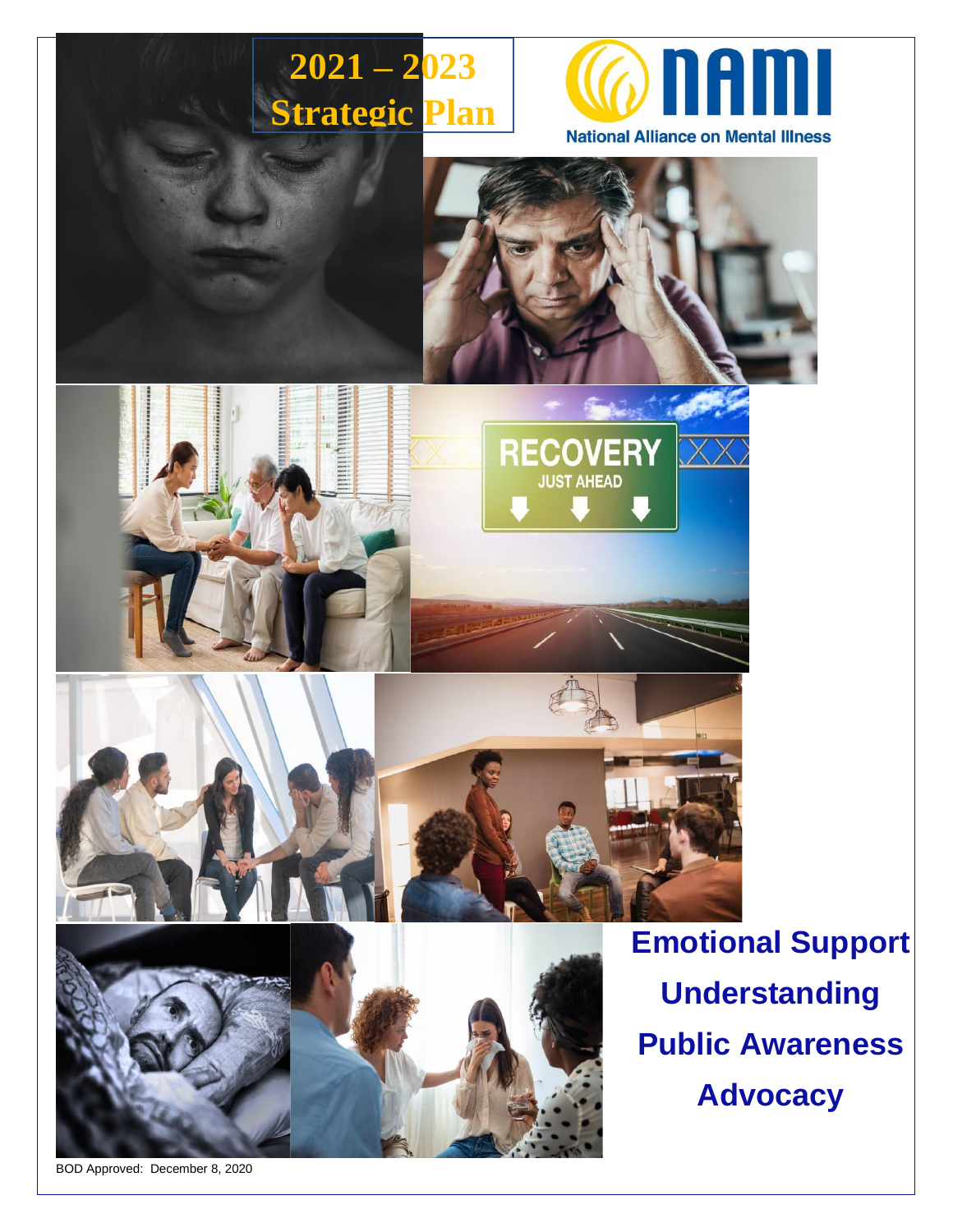

#### **Our Mission:**

I

To provide advocacy, emotional support, understanding, and public awareness so that all individuals and families affected by a mental illness can build better lives.

#### **Our Vision:**

NAMI Inland Valley envisions the High Desert as a place where all persons affected by mental illness experience resiliency, recovery, and wellness.

# **2021 – 2023 Strategic Plan**

The National Alliance on Mental Illness (NAMI) is the nation's largest grassroots mental health organization providing advocacy, education, support and public awareness so that all individuals and families affected by mental illness can build better lives.

NAMI Inland Valley, an affiliate, undertook strategic planning to achieve our goals and focus our energies to build support and public awareness through advocacy, education and collaboration. This planning process allows us to identify the most important objectives to focus our energies in the upcoming three years.

Our key strategic goals reflect our commitment to moving forward and to building capacity within the High Desert's communities. This includes community outreach and seeking opportunities to better serve our diverse populations bringing them into the NAMI community.

We are united by our lived experience with mental illness. Strengthened by our collective voices, we commit ourselves to realizing a world where all persons affected by mental illness experience resiliency, recovery, and wellness.

#### **Overview:**

In our 2021 – 2023 Strategic Plan, we selected strategic goals where we will invest our resources. We believe these goals offer strong potential for impact by advancing our mission and achieving our vision.

- Attract, Engage and Retain Members
- Increase Awareness Thru Education and Support Programs
- Build Relationships and Collaboration with Like-minded Community Partners
- Build A Robust Advocacy Program in the High Desert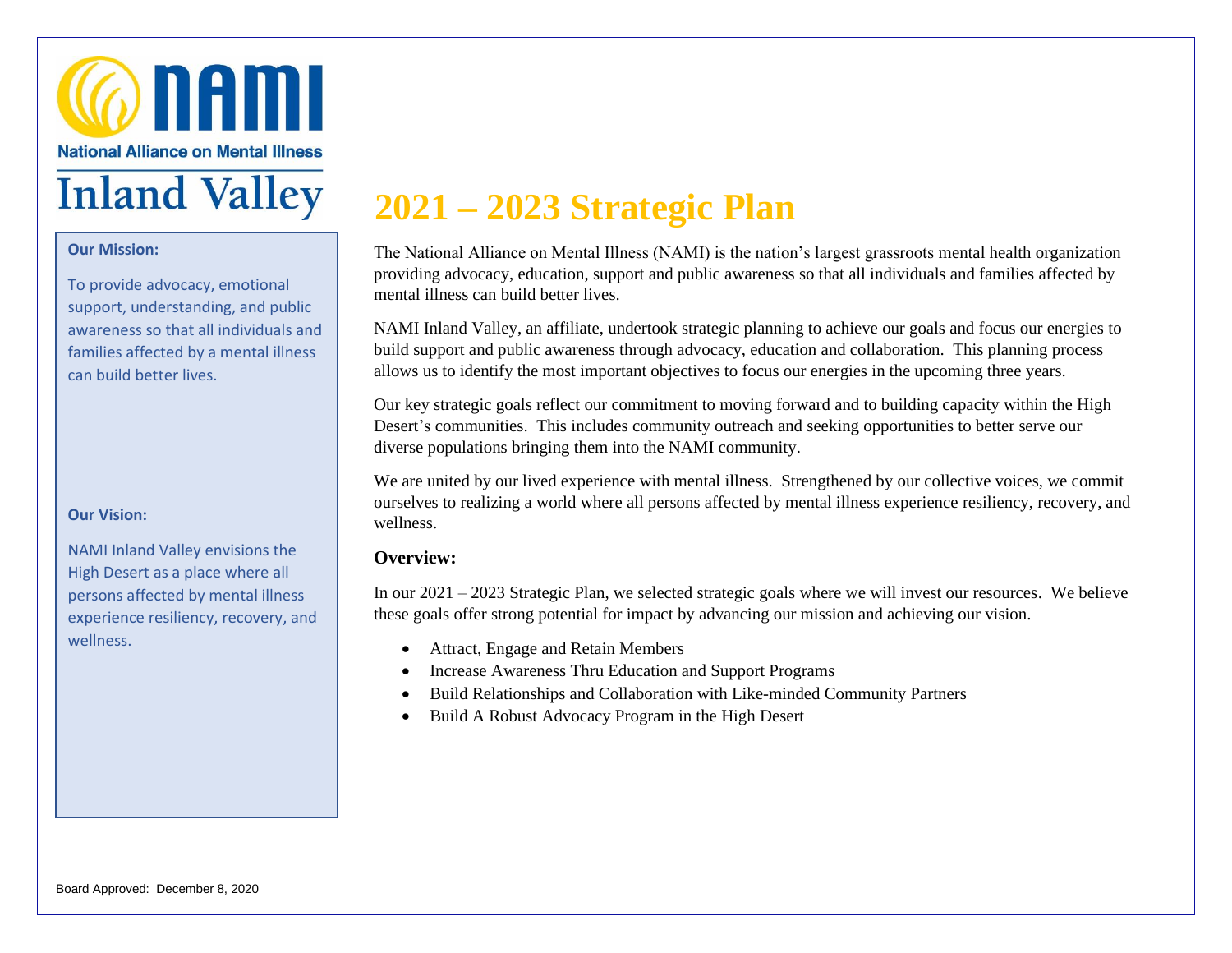#### **Summary of the Process:**

NAMI started in 1979 by a small group of East coast families. Similarly, a small group started the High Desert's first mental health support group to help area families who have loved ones living with a mental illness. The group's experiences with the High Desert's Mental Health systems, or the lack there of, led them to recognize the need to bring a NAMI Affiliate to the area. They worked with past leadership of an inactive affiliate in the Rancho Cucamonga/Upland areas to revitalize NAMI Inland Valley (Inland Valley). The two groups merged in October 2017 and incorporated December 26, 2017. Inland Valley was successful in completing the re-affiliation process with NAMI California in September 2018.

Our strategic plan focuses strongly on two NAMI cornerstones; advocacy and education. These cornerstones are central to building a robust infrastructure to ensure visibility and longevity. With the High Desert areas needs in mind, our strategic plan includes initiatives for outreach, support and education to build capacity, connection and growth to help all individuals and families in the High Desert affected by mental illness build better lives. Inland Valley's presence in the High Desert is key now that the High Desert communities are experiencing explosive population growth that includes demographic shifts, a growing number of low to moderate-income families and, with the prevalence of mental illness, unequipped mental health systems. Data collected in a 2017 health assessment (published by St. Mary Medical Center) reports that 9% of adults (18 years and older) are in serious psychological distress within the High Desert cities of Adelanto (population 32,000) and Victorville (population 120,000) and are more at risk. In the United Way's 2017 comparison of eight significant health and social needs within 31 San Bernardino County cities and towns, it reported that calls for mental health services made up nearly 3% per 10 residents (n=64,529) in Victorville and Lucerne Valley, and nearly 2% in Apple Valley. In Adelanto with a significant Spanish speaking population, the percentage is lower due largely to the lack of resources in Spanish.

Feedback from local mental health advocates and church leaders include the need for training and support groups to promote mental health education and successful recovery. There is also a need for mental health care providers to: work together, collaborate across agencies and disciplines, and to support stigma reduction and mental health education. Key initiatives are included in our plan to engage members and to address building relationships, collaboration and advocacy with our like-minded community partners.

The sharing of personal experiences comfort and unite us and so Inland Valley sought initiatives that will help toward becoming a recognized resource for families and individuals affected by mental illness, as well as collaborative partners and a resource for the mental health professional community.

#### **Selecting Strategic Goals and Key Initiatives:**

We have listed our Strategic Goals with Key Initiatives in a sequence that reflects the amount of focus we must bring to their implementation. Ideally, each enhances and advances the others.

#### **1) Attract, Engage and Retain Members**

- **•** Grow Membership by Meeting the Community Where They Live
- **•** Grow Membership to Sustain Operations
- **•** Establish Board and Member Development Programs
- **•** Utilize All Programs as a Platform to Promote Membership and Volunteerism
- **•** Increase Support Group Meeting Locations

#### **2) Increase Awareness Through Education and Support Programs**

- **•** Increase Community Education Programs
- **•** Become an Advocacy Leader
- **•** Present Relevant Topics at General Meetings
- **•** Sponsor Mental Health Partners
- **3) Build Relationships and Collaboration with Like-minded Community Partners**
	- **•** Maintain Outreach Programs to Build Relationships
	- **•** Educate Community Partners About NAMI Programs and Initiatives
	- **•** Seek Out Partnering Opportunities
	- **•** Recognize Mental Health Professionals Working to Improve Mental Health Care Services

#### **4) Build a Robust Advocacy Program in the High Desert**

- **•** Lead the Conversation to Foster Greater Mental Health Understanding and Awareness
- **•** Develop and Promote Fundraising Activities
- **•** Represent NAMI at Local Mental Health Resource Fairs
- **•** Increase Visibility Within Professional Communities and Local Governments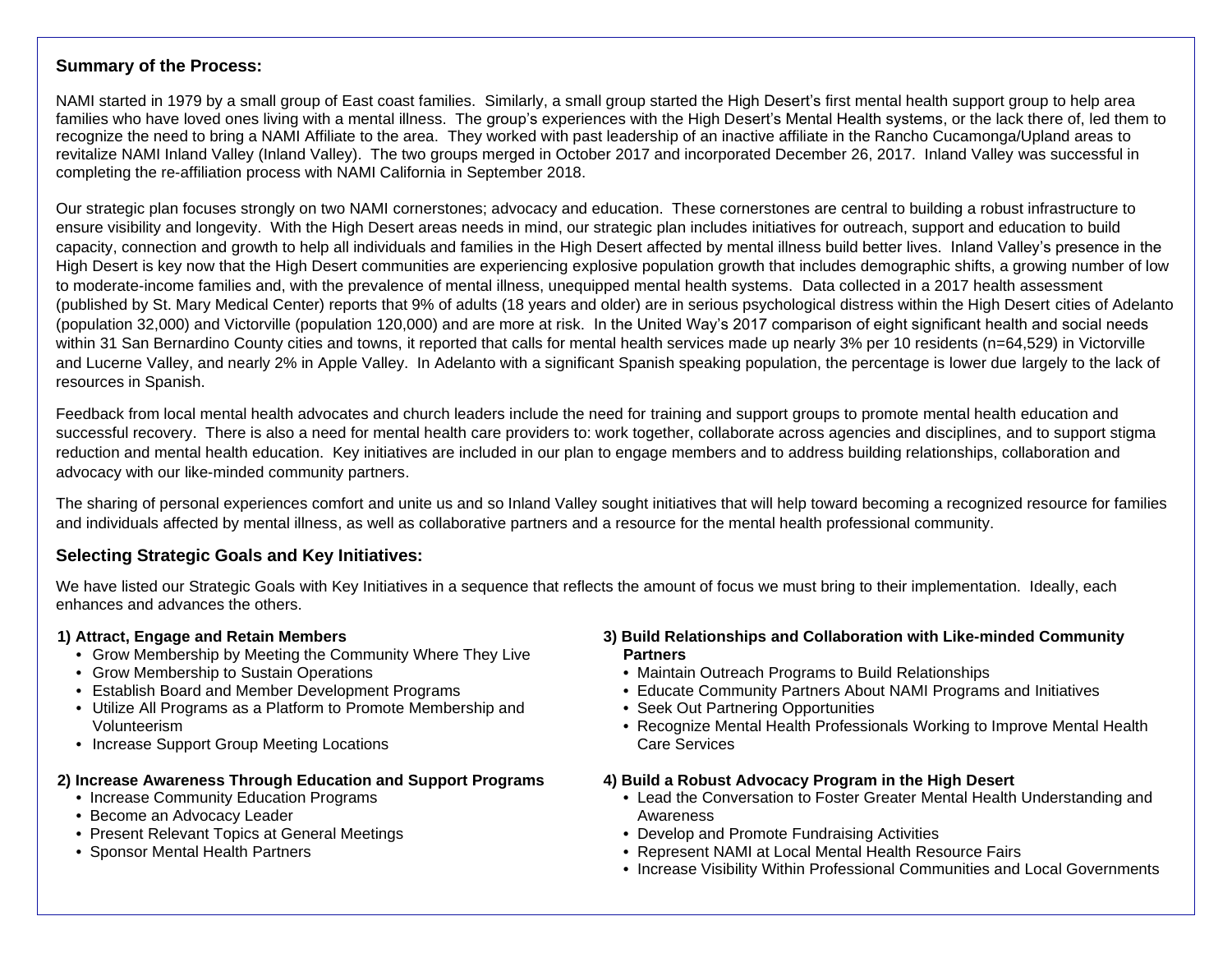### **Strategic Framework**

#### OUR BUSINESS | **MISSION**

NAMI Inland Valley provides advocacy, emotional support, understanding, and public awareness so that all individuals and families affected by a mental illness can build better lives.



#### OUR IMPACT | **VISION**

NAMI Inland Valley envisions the High Desert as a place where all persons affected by mental illness experience resiliency, recovery, and wellness.

| Goal                                                                                                                                                                                                                                                                                                                     | Goal                                                                                                                                                                                                     | Goal                                                                                                                                                                                                                                                                                 | Goal                                                                                                                                                                                                                                                                                                                               |
|--------------------------------------------------------------------------------------------------------------------------------------------------------------------------------------------------------------------------------------------------------------------------------------------------------------------------|----------------------------------------------------------------------------------------------------------------------------------------------------------------------------------------------------------|--------------------------------------------------------------------------------------------------------------------------------------------------------------------------------------------------------------------------------------------------------------------------------------|------------------------------------------------------------------------------------------------------------------------------------------------------------------------------------------------------------------------------------------------------------------------------------------------------------------------------------|
| Attract, Engage and Retain<br><b>Members</b>                                                                                                                                                                                                                                                                             | Increase Awareness Thru<br><b>Education and Support Programs</b>                                                                                                                                         | <b>Build Relationships and</b><br><b>Collaboration with Like-</b><br>minded Community Partners                                                                                                                                                                                       | <b>Build A Robust Advocacy</b><br>Program in the High Desert                                                                                                                                                                                                                                                                       |
| 1. Grow membership by<br>meeting the community<br>where they live<br>2. Grow membership to<br>sustain operations<br>3. Establish board and<br>member development<br>programs<br>4. Utilize all programs as a<br>platform to promote<br>membership and<br>volunteerism<br>5. Increase support meeting<br><b>locations</b> | 1. Increase community education<br>programs<br>2. Become an advocacy leader<br>within our service areas<br>3. Present relevant topics at<br><b>General Meetings</b><br>4. Sponsor mental health partners | 1. Maintain outreach programs<br>to build relationships<br>2. Educate community<br>partners about NAMI<br>programs and initiatives<br>Seek out partnering<br>3.<br>opportunities<br>4. Recognize mental health<br>professionals working to<br>improve mental health care<br>services | 1. Lead the conversation to<br>foster greater mental health<br>understanding and<br>awareness<br>Develop and promote<br>2.<br>fundraising activities<br><b>Represent NAMI at local</b><br>3 <sub>1</sub><br>mental health resource fairs<br>4. Increase visibility within the<br>professional communities<br>and local governments |